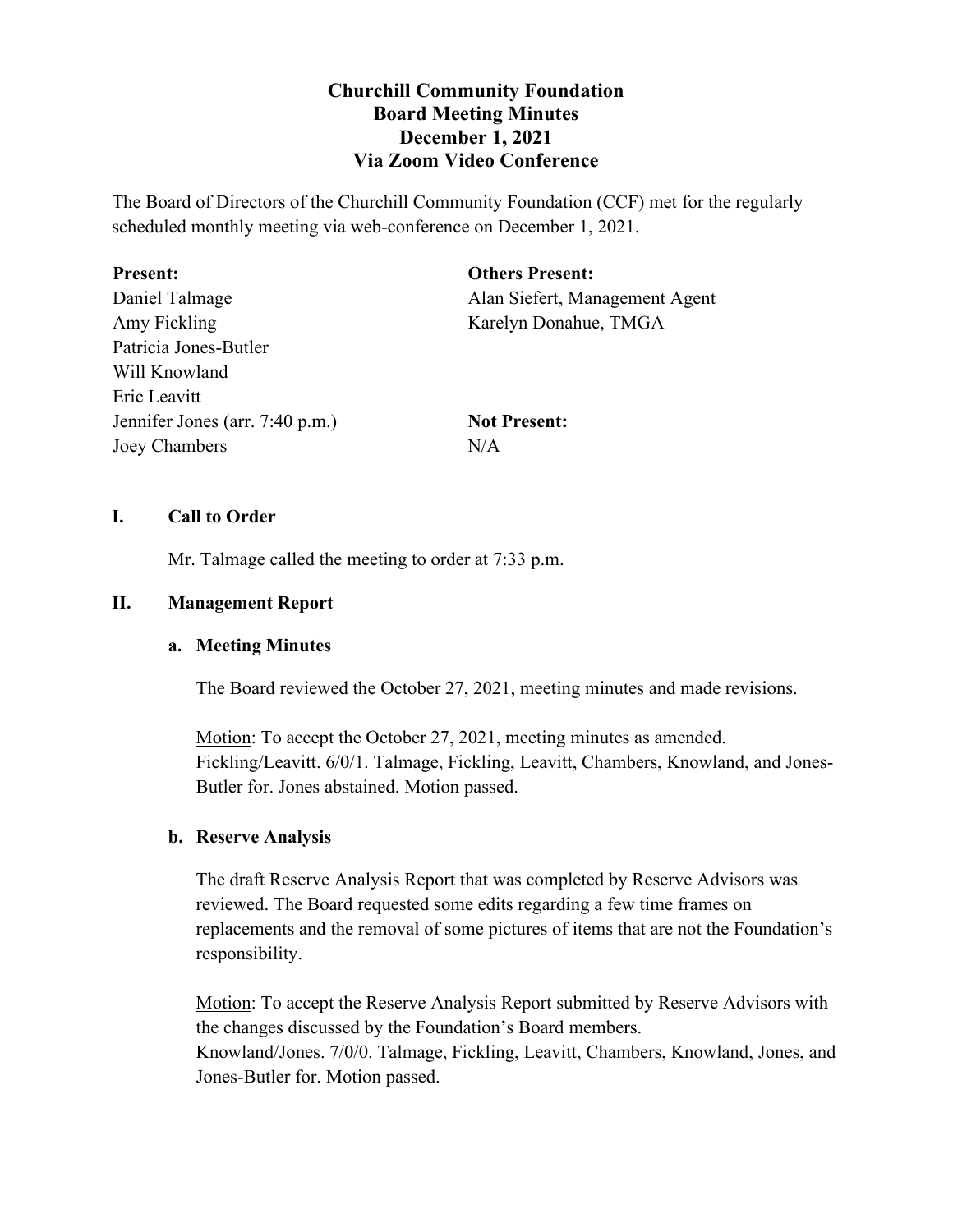# **c. Water Quality Report**

Mr. Siefert forward the suggested revisions and some questions regarding the Water Quality Report to Princeton Hydro. Mr. Knowland stated their answers were vague; however, they were sufficient enough for the Foundation's purpose and confirmed that the Foundation's basic strategy is appropriate.

## **d. Esprit Stream**

Mr. Siefert reported that the application for the engineering grant for \$147,727 was submitted today, December 1, 2021. He will check with Gaby Myers of KCI on when this grant is expected to be awarded. The next application to be completed is the construction grant in late 2022/early 2023.

### **e. Aeration**

Mr. Siefert asked both KCI and GKY whether or not the aeration of Lake Churchill would be beneficial. This item was tabled as he had not heard back yet.

### **f. Benches**

The Board discussed some options that Mr. Siefert had provided for some new benches. The Board decided they liked the benches at the County Fairgrounds (composite material on pebbled concrete). Mr. Siefert will obtain pricing for two and for five benches.

## **g. Excess Funds**

Mr. Siefert explained that, if any excess shows on the books, it will be considered profit and, therefore, taxable at the corporate rate if the Foundation does not either dedicate the funds to reserves or transfer them to offset 2022 operating expenses.

Motion: To transfer any potential 2021 excess operating funds to offset 2022 operating expenses.

Knowland/Jones-Butler. 7/0/0. Talmage, Chambers, Leavitt, Jones-Butler, Jones, Jones-Butler and Fickling for. Motion passed.

## **h. 2020 Audit**

The auditor was asking for some documentation for some items that were questioned. Once provided by TMGA, the changes will be made to the audit.

Motion: To accept the 2020 draft audit with the discussed changes. Knowland/Leavitt. 6/0/1. Talmage, Chambers, Leavitt, Jones-Butler, Jones, and Jones-Butler for. Fickling abstained. Motion passed.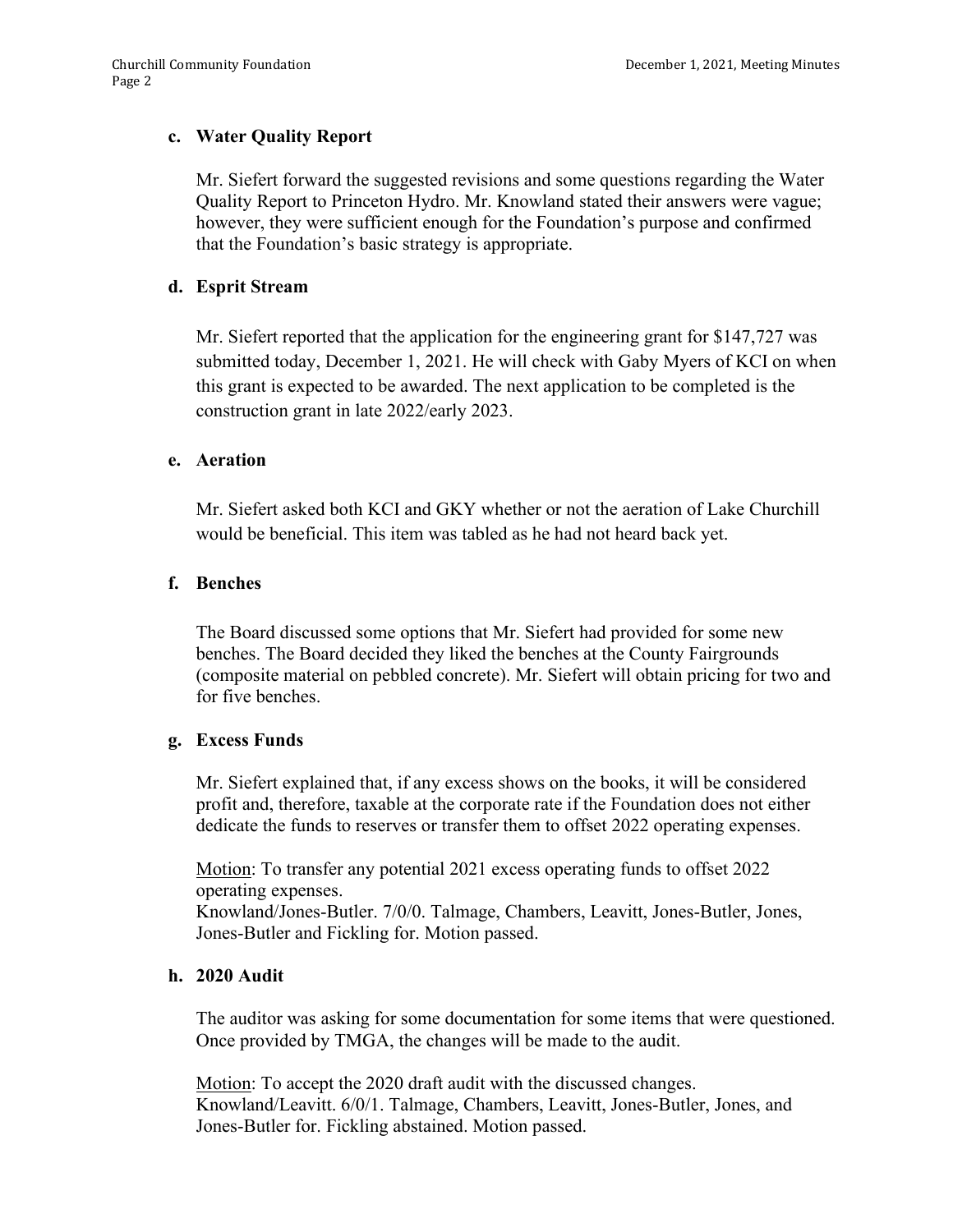# **i. Operating Checklist/Pending Projects**

The Board reviewed the operating checklist and pending projects with Mr. Siefert.

### **III. Old Business**

### **a. Shopping Carts/Bikes/Patrol**

The Board brought to Mr. Siefert's attention abandoned bikes and shopping carts around the lake. He stated that he had already taken care of one cart and asked that the member take a picture of the cart and detailed area where it is. The Board also noted that there has been an increase in activity (i.e. pot smoking, neighborhood theft) in recent months. Mr. Siefert will ask the County for more police presence around the lake.

### **b. Duck and Owl Houses**

Mr. Knowland noted that the annual clean up of the duck and owl houses still needs to be completed. Mr. Siefert stated that they should have been taken care of and will check on the status.

#### **IV. New Business**

#### **a. Bonus**

Motion: To approve a \$2,500 net bonus plus fees and taxes for Mr. Siefert. Leavitt/Chambers. 7/0/0. Jones made a friendly amendment to increase the amount to \$3,000 net. The amendment was accepted by Leavitt and Chambers. Talmage, Fickling, Chambers, Knowland, Jones, Jones-Butler and Leavitt for. Motion passed.

## **V. Next Meeting**

The next meeting of the Board of Directors for the Churchill Community Foundation will be Wednesday, January 26, 2022, at 7:30 p.m. via web-conferencing.

### **VI. Adjournment**

Motion: To adjourn the December 1, 2021, Board meeting at 8:46 pm. Knowland/Chambers. 7/0/0. Talmage, Fickling, Leavitt, Chambers, Knowland, Jones, and Jones-Butler for. Motion passed.